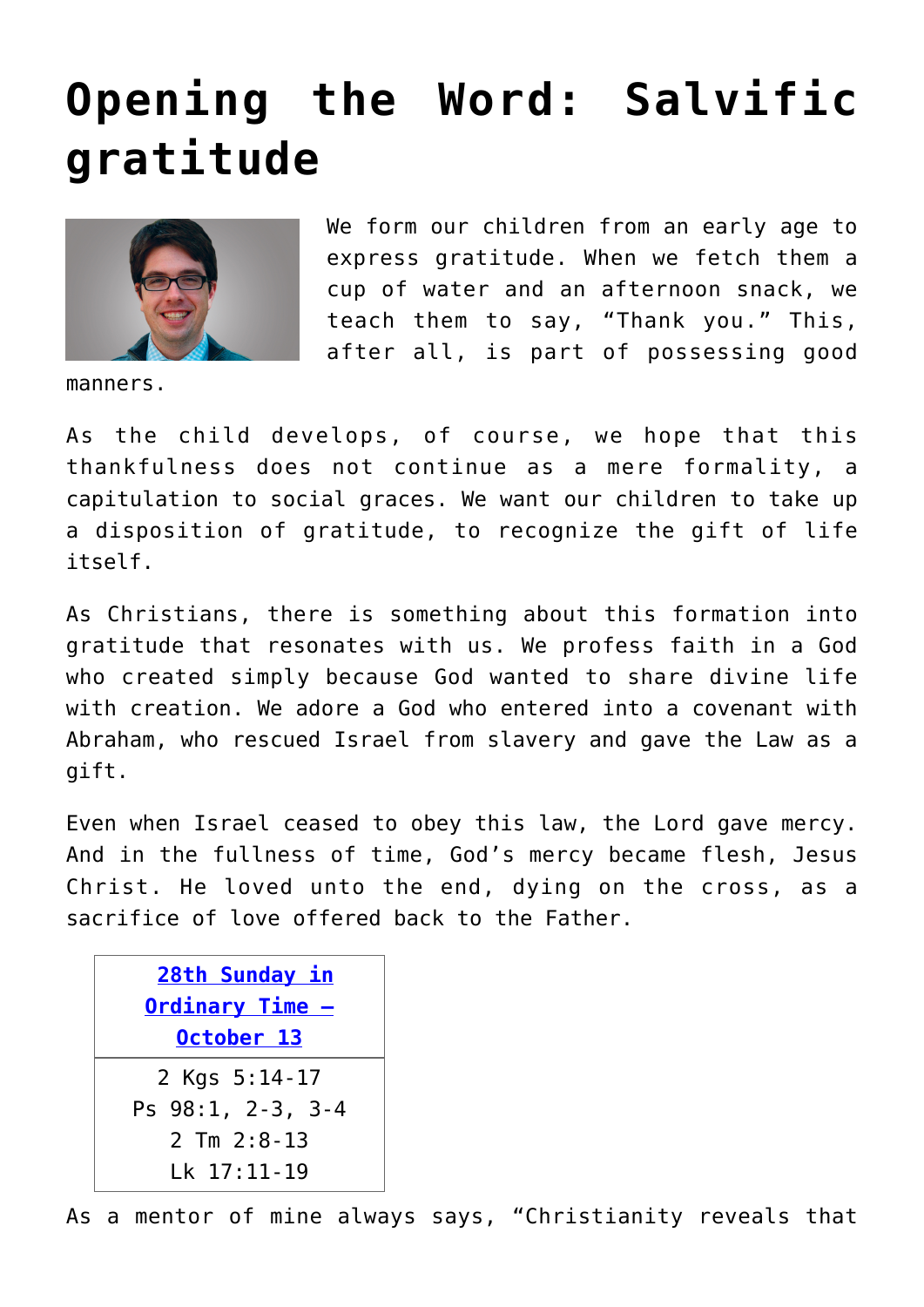the meaning of life is gratitude." Our weekly celebration of Christ's sacrifice is even called the great Eucharist, which means thanksgiving.

For all these reasons, we may approach the event of the 10 lepers in the Gospel of Luke as an enacted parable of gratitude. Like the Samaritan, we must learn to give thanks to God for all that we have received.

Still, perhaps there is more to the 10 lepers than we might initially notice. After all, the one who has come back to give thanks is the Samaritan.

In Luke 10, Jesus tells the parable of the Good Samaritan. In this parable, we discover that the kingdom of God inaugurated by the "daybreak from on high" (Lk 1:78) is intended for all those who keep the Law. The neighbor is not one's fellow coreligionist but everyone who does the will of God, giving to the point of excess.

We could think about the miracle of the 10 lepers as completing the parable of the Good Samaritan. This time, it is the Samaritan who is wounded on the side of the road. He is a leper, ritually impure, and thus a social outcast. He is healed by Jesus and is the only one who comes back to give thanks to God.

This act of gratitude is linked to Naaman's healing at the hands of Elisha. Naaman is a commander of the Syrian army, not a son of Israel. He is healed of his leprosy and comes back to Elisha to give thanks. He wants to give him something.

Elisha refuses. Instead, Naaman asks for two mule-loads of dirt from Elisha to offer sacrifice. He believes that the God of Abraham, Isaac and Jacob is attached to the very dirt where he is standing, confined to a place. And thus, he wants to take this dirt home with him, to worship God in Syria.

The Samaritan no longer needs to ask for this dirt, because he